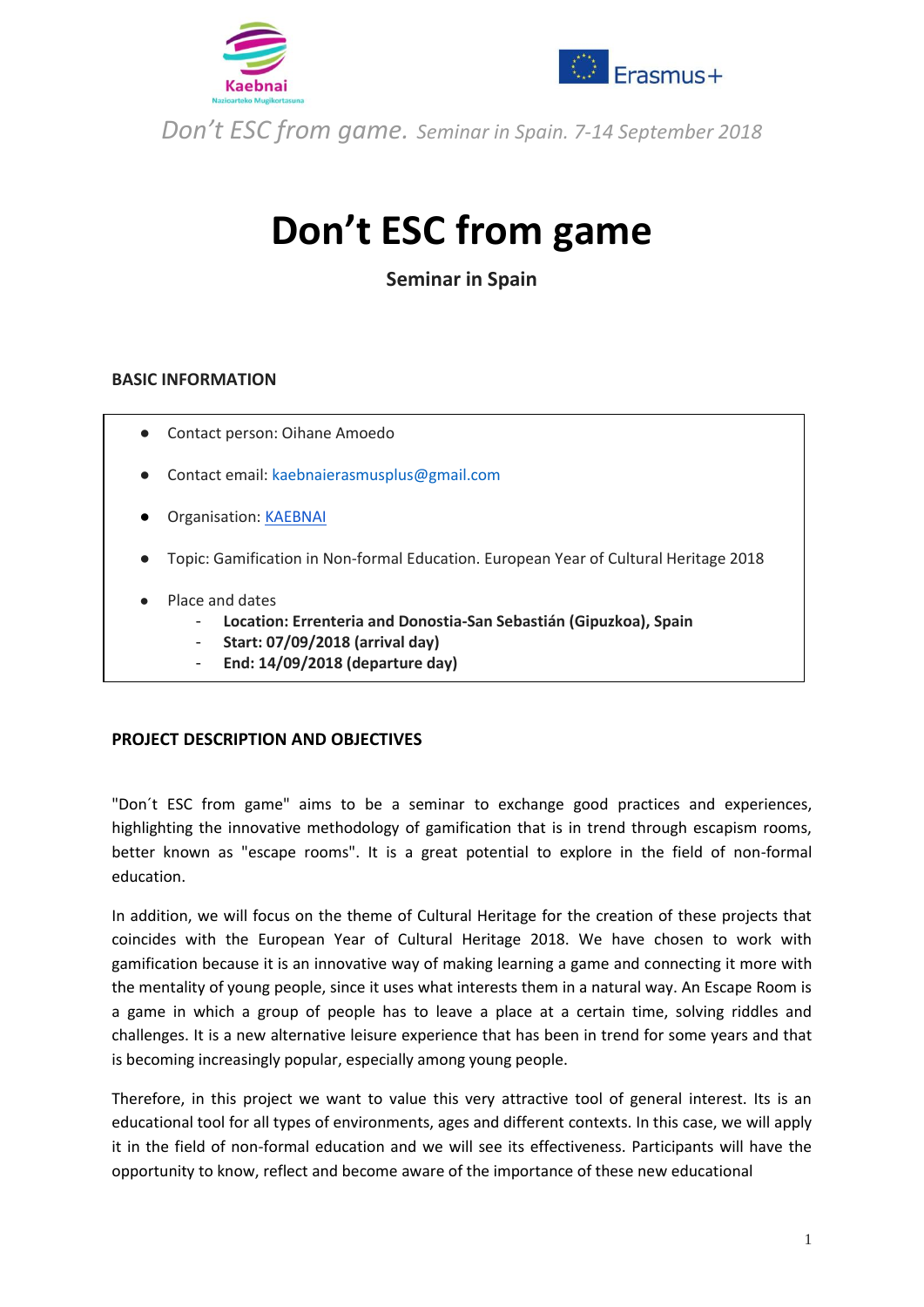



methodologies and, on the other hand, develop their creativity by creating small projects and participate in them. In this way, they can develop different skills while working supported by the priority of Europe's cultural heritage.

For this we propose with this project, the following main objectives:

- Know and promote the use of the "gamification" methodology in the field of non-formal education as

a quality resource.

- Learn to design and create "escape rooms" as educational tools. Promote cooperative games and group work.

- Raise awareness about the importance and value of the conservation of cultural heritage.

- Develop different skills and abilities in participants such as: creativity, initiative, organization, social skills, as well as scientific and digital skills.

- Encourage and promote reflection on the development of the competences of youth workers within the ERASMUS + program.

We want to develop this project of 36 mobilities, along with 10 other countries in a seminar on good practices to be held from 7th to 14th September in Errenteria and Donostia-San Sebastián. Each partner will send 3 representatives from among their youth workers or agents related to youth, making a total of 33 participants in the seminar. To this number we must add the three local facilitators, giving a total of 36 people. We want, therefore, through non-formal methodology and the different backgrounds of the participants, to make these work days bring out the diversity of contributions and an intense and nutritious exchange between all of them. We believe that this selection of profiles is fundamental to create joint and transversal strategies that helps to value and promote non-formal education in general, and Erasmus + resources in particular, since we want to promote in the future, the design of projects within the key actions 1 and 2 within the seminar so that they can develop after it.

The impact we want to achieve starts from the participants themselves who will create "educational escape room" projects and will go through their sending organizations, their networks, and finally the societies to which they belong. Thus, we believe that participants can find a space in which to value and share their experience, design activities based on this gamification tool, and finally implement all these activities in their countries and in their organizations to deepen their way of using the non formal education in its activity and in its networks, thus building new bridges of nonformal methodology with other areas.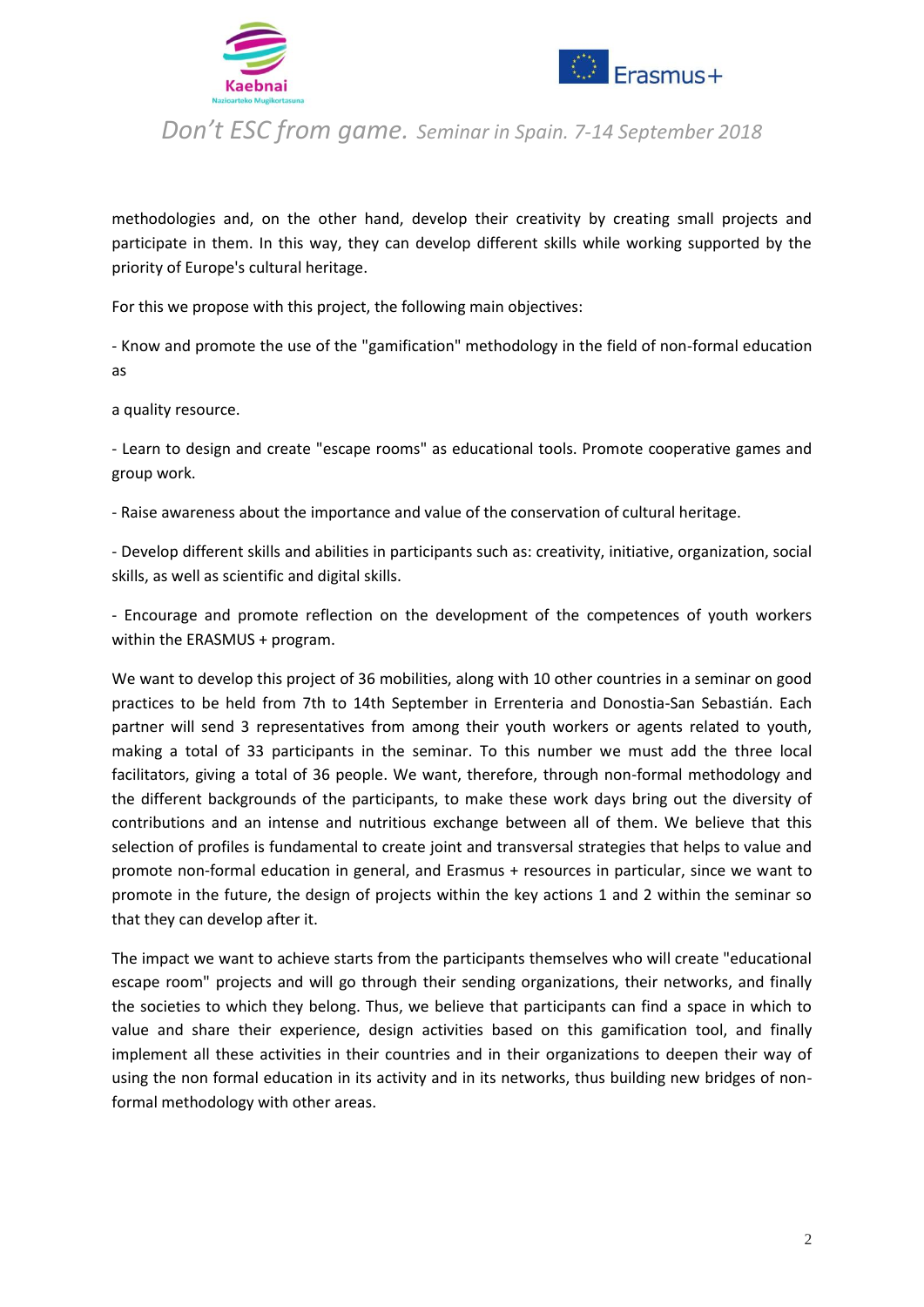



## **Application:** <https://goo.gl/forms/7hm8YPi2cfOawQq73>

### **Deadline: 31th July 2018**

#### **ELIGIBILITY**

VERY IMPORTANT!!! To keep the conditions of Erasmus+ program fundings all the partners must guarantee: COMPLETE THE GROUP OF 3 PARTICIPANTS AND THE PARTICIPATION OF THEM IN THE WHOLE SEMINAR.

- Each organization will bring 3 participants. Please, try to respect the gender balance.

- Able to select and prepare 3 participants who are:

- Over 18 years old and no top age limit.
- -Youthworkers (professional or volunteers)/youth leaders/ educators/teachers…
- Or any person related with the youth field and interested to learn.
- Or actively involved in work with groups of youngsters.
- Able to understand and express themselves in English (and it will be appreciated a basic

level of Spanish)

- Eager to gain new skills and competences.

- Each partner organization involved in the project must gather and send the participants well aware of the topic and with some previous tasks done.

- The language used will be English and Spanish.

**- There is NO participation fee for this project.**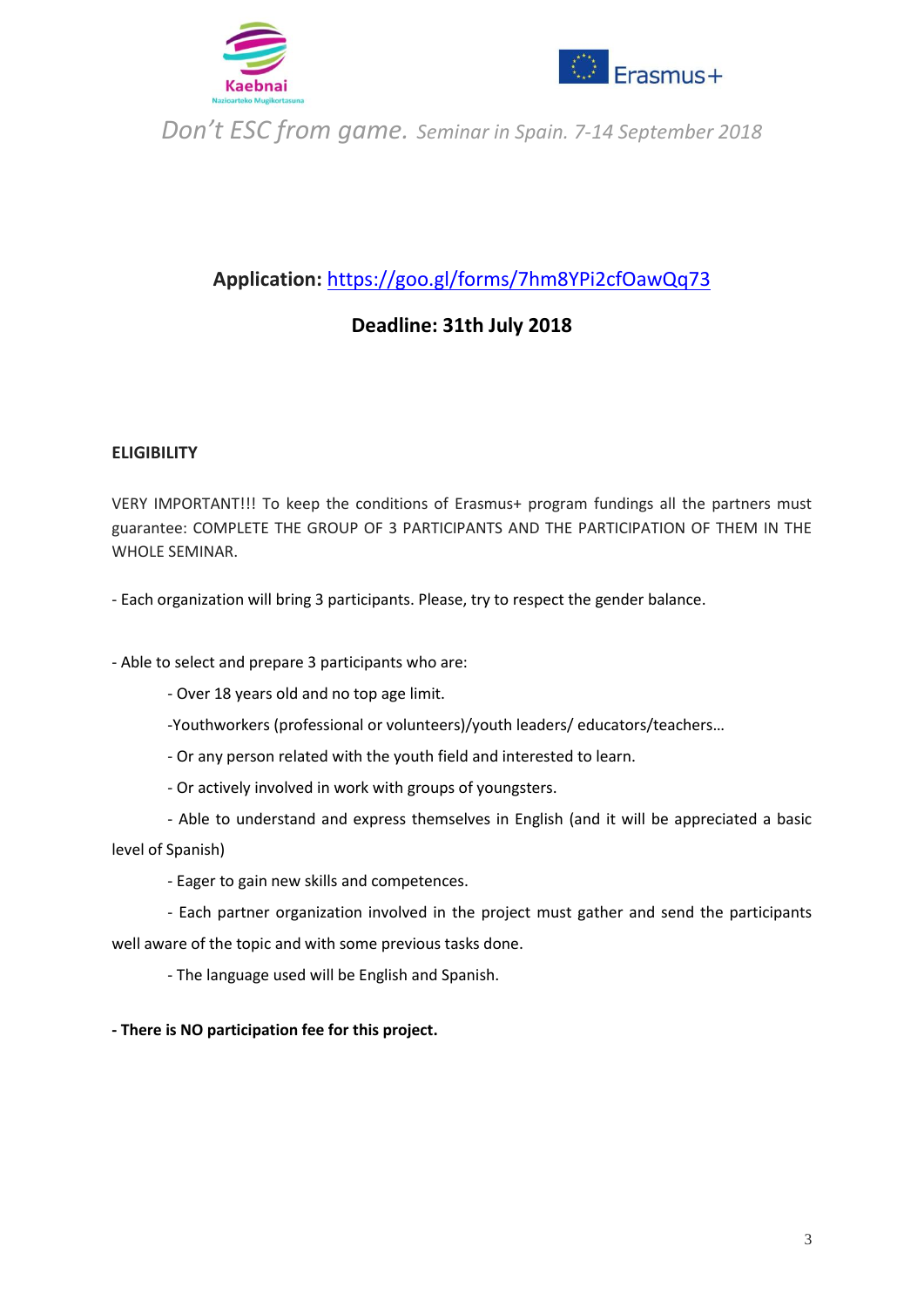



#### **PARTICIPANTS' TASKS**

So please understand that your commitment to preparing the sessions will directly impact the exchange and the quality of the seminar.

These are the things you are expected to bring/prepare:

#### **1. Individually:**

#### - **2 Energizers**

**- Reading** of the **Scape Rooms guide** that we will send to the selected participants before the Seminar.

#### **2. As an organization/country**

Each country (or organization) will be asked to prepare and facilitate:

- Prepare a **presentation** of your **Cultural Heritage (at local, regional or national level).** You will have maximum 15 minutes for country group and you can do it however you want (Prezi, Powert Point, videos, theatre, etc…).

- **Euronight/cultural evening**: as usual in many Erasmus+ projects, we would be glad to try different delicious stuff from your countries. If you'd like to give a presentation on your country/culture, you will have maximum 15 minutes for each country group.

#### **EXPENSES OF PARTICIPANTS**

- **Travel Costs** are based on unit cost and are calculated with the distance calculator provided by the EC [\(http://ec.europa.eu/programmes/erasmus-plus/tools/distance\\_en.htm\)](http://ec.europa.eu/programmes/erasmus-plus/tools/distance_en.htm). Please provide your organisation departure city so we can calculate the amount. We will try to balance the grant received, with all the real costs of all participants' travel expenses, in order to make that every participant pays a fair amount of co-financing;

- **Subsistence, accommodation and other expenses** related with the participation in the seminar are **100% covered** by the EC grant during the training period.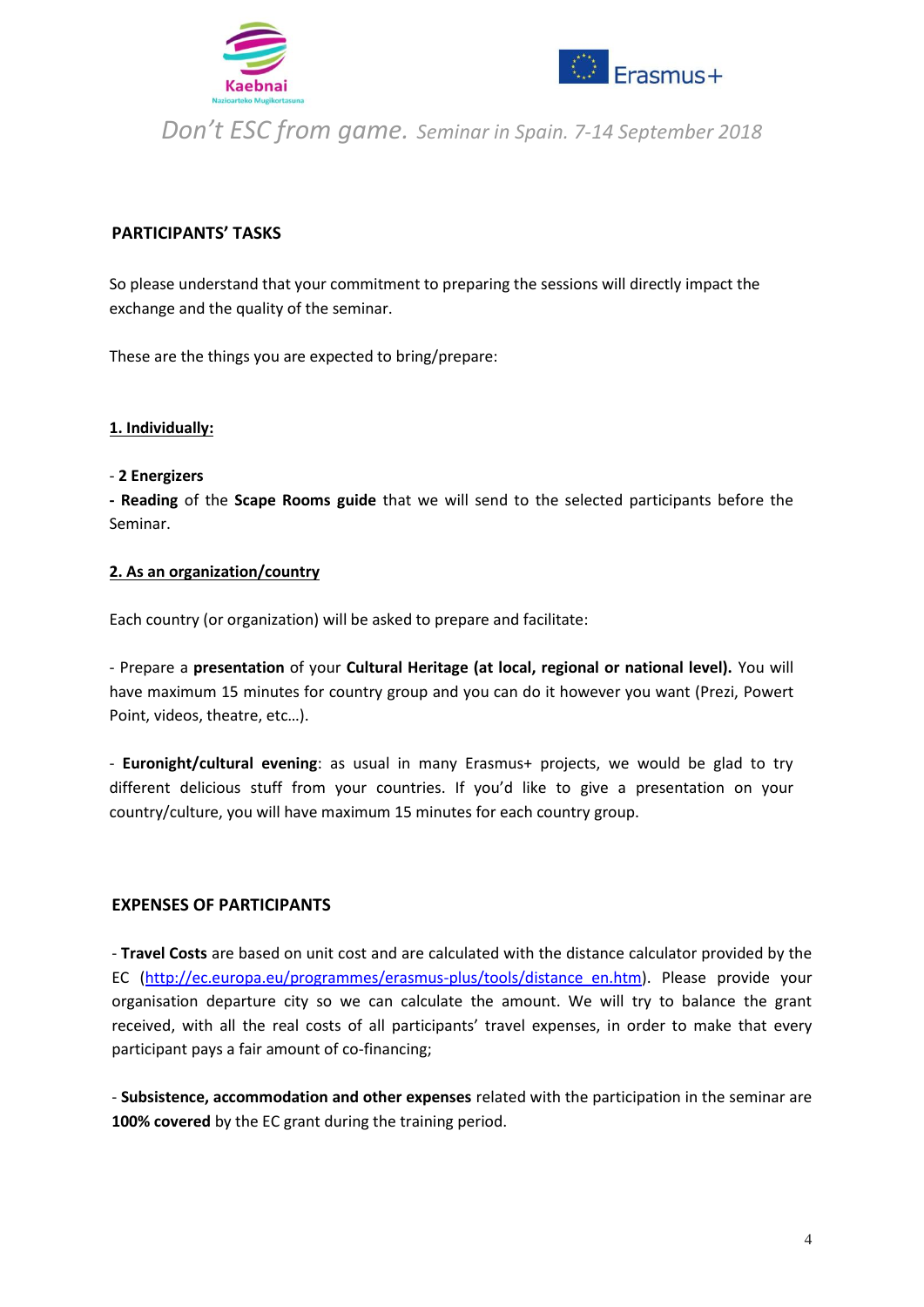



#### **CALENDAR**

Each organisation (and participant) involved in the project is expected to take full responsibility as a partner in all the stages of the project. These include:

- respecting the deadlines for each phase
- selecting the participants according to the eligibility requirements previously described
- making the travel arrangements according to the dates of the programme and upon approval of the host organisation
- to prepare different contents and activities for the seminar in advance

#### **Phases and Deadlines**

|    | <b>Phase</b>                               | <b>Deadline</b>                                        |
|----|--------------------------------------------|--------------------------------------------------------|
| 1. | Application and selection of participants  | Tuesday, 31th July 2018 at 12:00 CET                   |
| 2. | Travel arrangements                        | From 1 to 15th August 2018 at 12:00 CET                |
| 3. | Submission of forms for different sessions | From 16th August to 6st September 2018 at<br>12:00 CET |

#### **VENUE**

#### **Belabaratz Youth Hostel, Errenteria, Spain**

This traditional Basque house located in Errenteria (by Donostia-San Sebastián) will be our home for the time of the seminar. Apart from being fully equipped to work inside, we will hopefully be able to enjoy the different areas surrounding the house.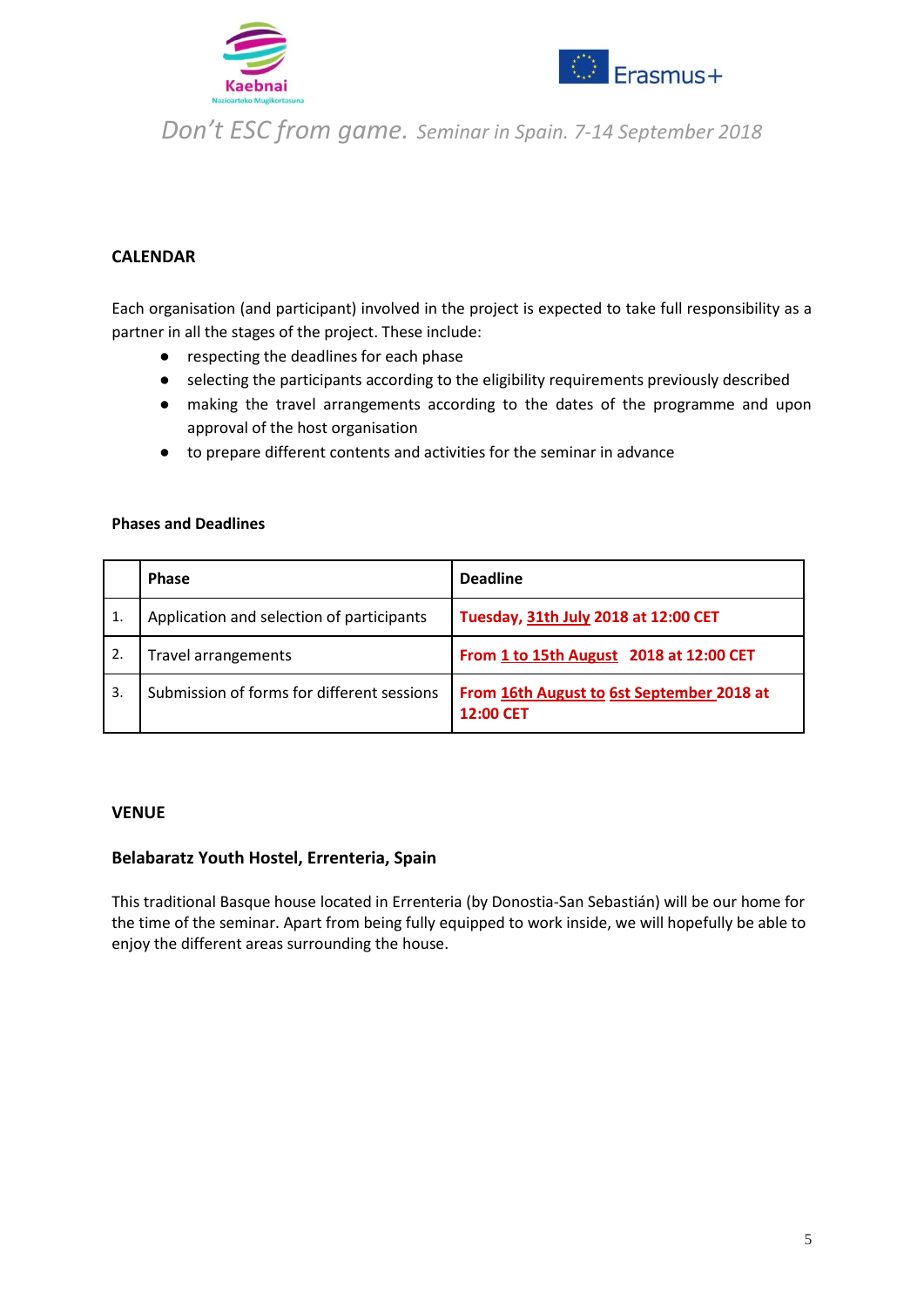





#### **WHAT TO BRING WITH YOU**

| <b>DO NOT FORGET TO BRING ALONG!</b>                                                                                             |  |  |  |  |  |
|----------------------------------------------------------------------------------------------------------------------------------|--|--|--|--|--|
| Your Passport / ID                                                                                                               |  |  |  |  |  |
| Your European Health Card (the old E-111), if applicable.                                                                        |  |  |  |  |  |
| Some typical (tinned) dish / wine / cheese / sweet from your country or region for the<br>Euronight.                             |  |  |  |  |  |
| Towels.                                                                                                                          |  |  |  |  |  |
| If you're taking any medicines, DON'T FORGET THEM. It might also be useful to bring a<br>prescription for those medicines along. |  |  |  |  |  |
| The materials you may need for the sessions you are responsible for.                                                             |  |  |  |  |  |
| A laptop, tablet if available. (1/country is enough)                                                                             |  |  |  |  |  |
|                                                                                                                                  |  |  |  |  |  |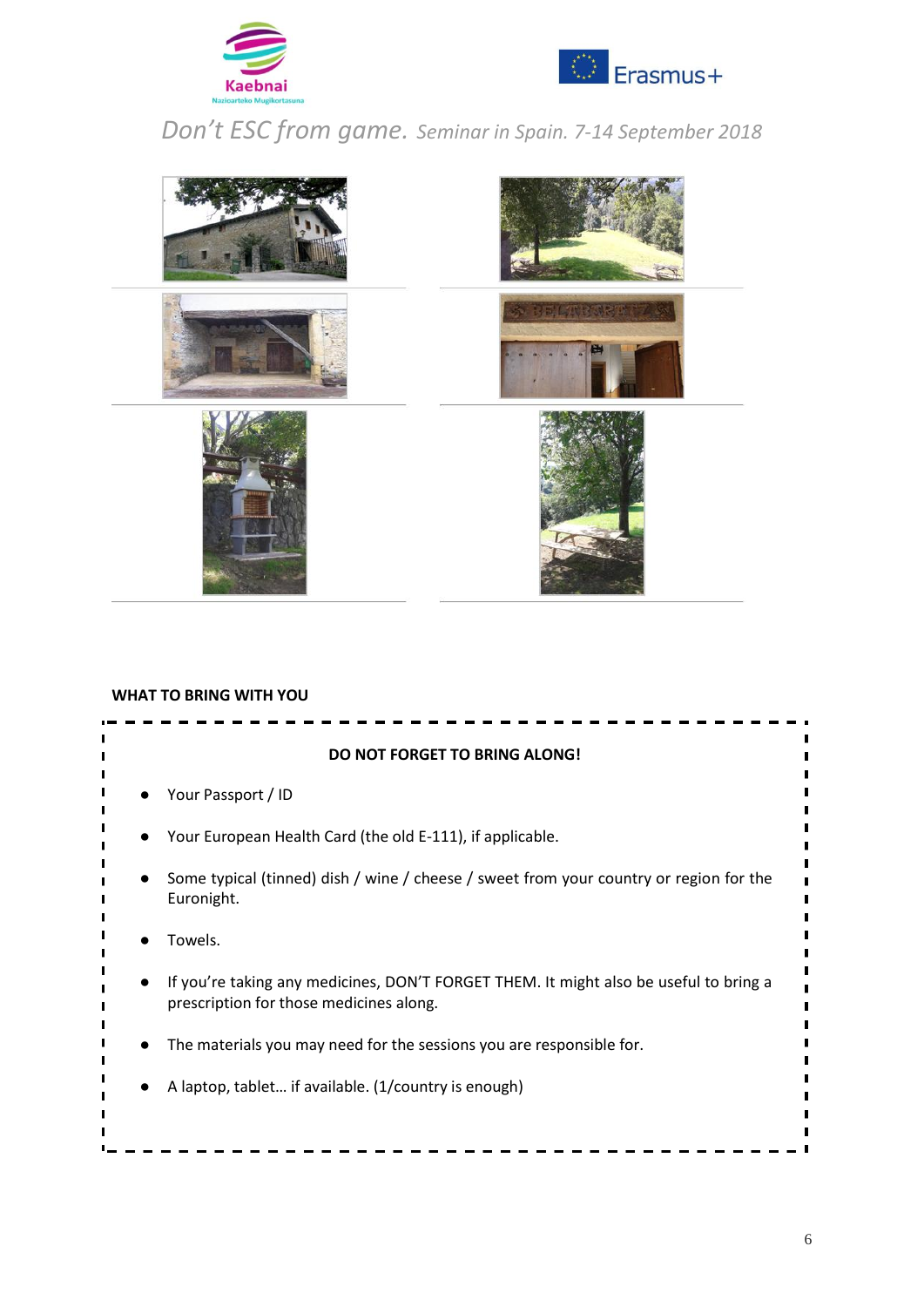



#### **TRAVELS**

There are several airports in the area and they are all connected to the city of Donostia-San Sebastián by bus.

**Bilbao** is the biggest airport and usually the one with the cheapest connections. There are direct buses from there to Donostia-San Sebastián-Errenteria.

**Donostia-San Sebastián** also has its own airport but you can only reach there via Madrid or Barcelona (there may be some flights from London during summer months) **Biarritz**, located in France, is a quite small airport but could also be an option as Ryanair operates there.

Once you are in Donostia-San Sebastián, you have several options to reach Errenteria as it is very close by.

| <b>Partner</b>                                                                 | <b>Country</b>  | <b>Number of</b><br>pax | <b>Travel costs</b><br>per person |
|--------------------------------------------------------------------------------|-----------------|-------------------------|-----------------------------------|
| JUGEND, BILDUNG UND KULTUR<br>EV                                               | Germany         | 3                       | 275€                              |
| Association Focus-European center<br>for development                           | <b>Bulgaria</b> | 3                       | 360€                              |
| Udruga gluhih i nagluhih Nova<br>Gradiska                                      | Croatia         | 3                       | 275€                              |
| Javni zavod za kulturo, mladino in<br>sport Litija                             | Slovenia        | 3                       | 275€                              |
| UNITED SOCIETIES OF BALKANS<br><b>ASTIKI ETAIREIA</b>                          | Greece          | 3                       | 360€                              |
| <b>COMUNE DI TORINO</b>                                                        | Italy           | 3                       | 275€                              |
| Jaunuoliu dienos centras                                                       | Lithuania       | 3                       | 360€                              |
| STOWARZYSZENIE MOJE<br>MARZENIA SPELNIAJA SIE                                  | Poland          | 3                       | 275€                              |
| Associação Spin para o Intercâmbio,<br>Formação e Cooperação entre os<br>Povos | Portugal        | 3                       | 275€                              |
| ASOCIATIA ORGANIZATIA<br>TINERILOR CU INITIATIVA FILIALA<br>ARAD               | Romania         | 3                       | 275€                              |

#### **TRAVEL EXPENSES PER PARTICIPANT**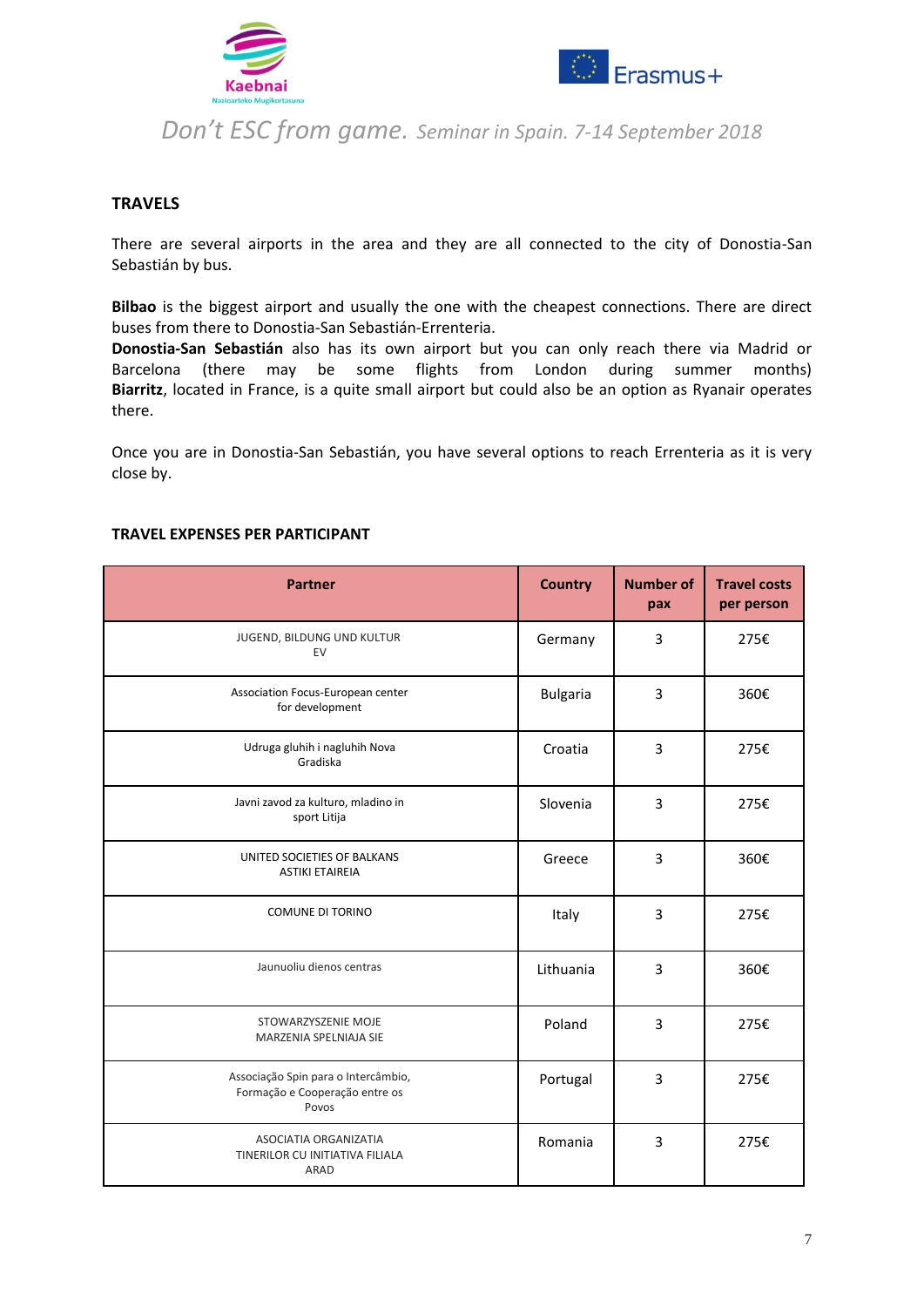



#### **REIMBURSEMENTS**

The reimbursement of the travel expenses is subject to submission of travel forms and original travel documents and the fulfillment of all the participation requirements. The maximum reimbursable amounts for each have been calculated according to the [Distance Calculator](http://ec.europa.eu/programmes/erasmus-plus/tools/distance_en.htm) of the European Commission.

The **documents** you will need to provide us with include:

- Original boarding passes
- Invoices
- ALL return tickets (sent by postal mail upon return to your country)

No photos or electronic versions of travel documents will be accepted.

#### The **participation conditions** you are expected to fulfill are:

#### Attendance:

- Mind that you cannot arrive after the project programme starting time and departure earlier than project departure time.
- Your travel expenses will be reimbursed only in case you participate in all activities of the programme.

#### Travel arrangements:

● Make sure you have the hosting organisation's approval for your travel proposal before buying the tickets.

#### Formal requirements:

- Fill in the travel form **properly** and contact organizers if there are any concerns.
- Complete the evaluation form in the Mobility Tool upon return to your country.

The reimbursement will be carried out in **two stages and by bank transfer**:

- 1. The last day of the activity: **the 80% of the expenses** incurred into until that moment will be reimbursed upon proper filling of the travel form and submission of the required travel documents.
- 2. Upon return to your country: **the remaining 20% and plus travel expenses** of the back way will be reimbursed after receiving the return documents by postal mail and the online filling of the evaluation form in the Mobility Tool.

**Please mind that all reimbursements without exception are paid out to your sending organisation by bank transfer. The individual transfer to personal accounts falls under their responsibility.**